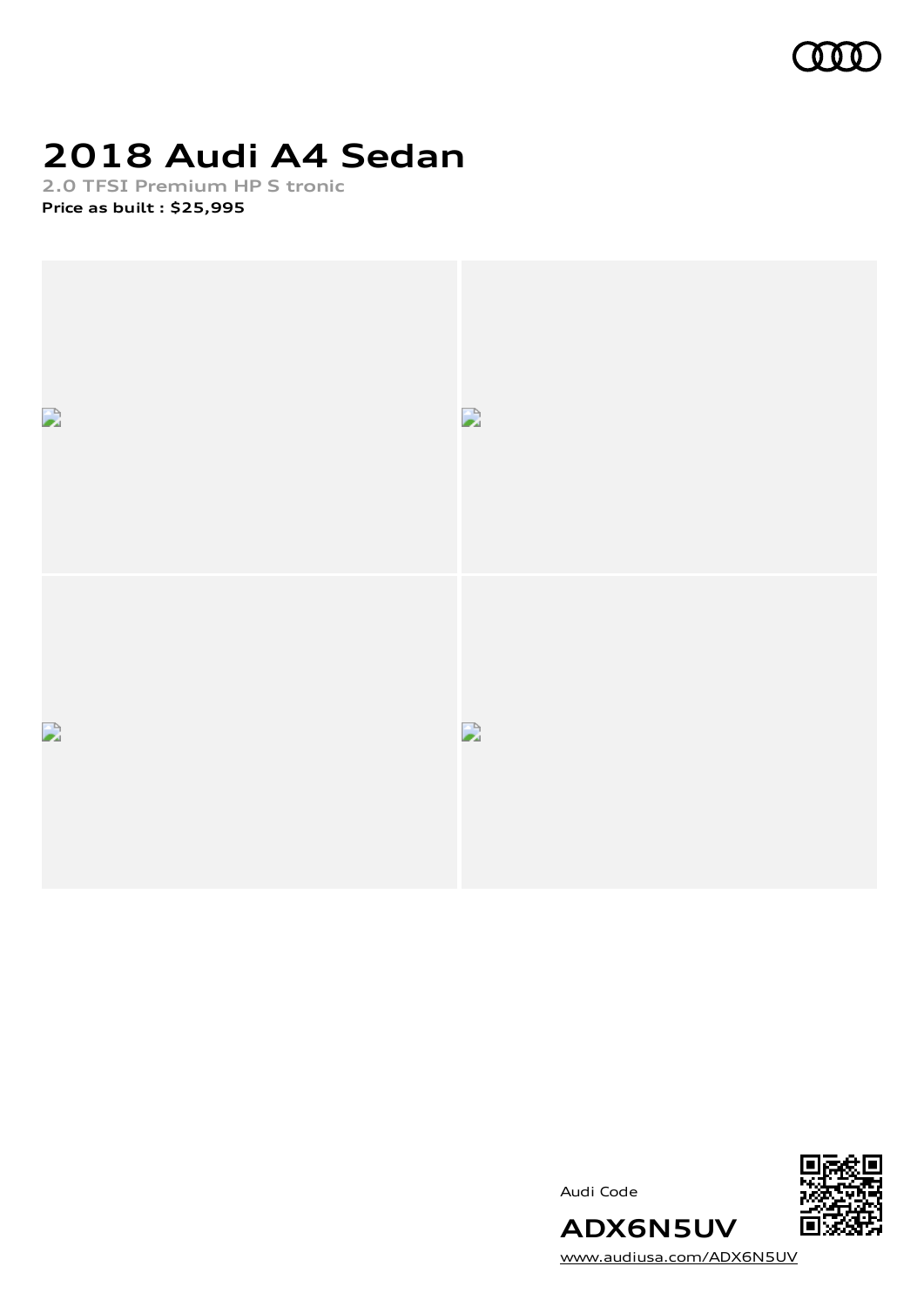## **Summary**

**Audi 2018 Audi A4 Sedan** 2.0 TFSI Premium HP S tronic

**Price as buil[t](#page-10-0)** \$25,995

### **Exterior colour**

Mythos Black metallic

### $\overline{\phantom{a}}$

#### **Further Information**

|                 | No           |
|-----------------|--------------|
| Mileage         | 60,024 miles |
| Type of vehicle | Used car     |

**Warranty**

#### **Interior colour**

| Seats     | Black |
|-----------|-------|
| Dashboard | Black |
| Carpet    | Black |
| Headliner | Black |

#### **Audi Code** ADX6N5UV

**Your configuration on www.audiusa.com** [www.audiusa.com/ADX6N5UV](https://www.audiusa.com/ADX6N5UV)

**Commission number** 8659823a0a0e09b05160

### **Technical Specifications**

| Engine type                  | Four-cylinder                                 |
|------------------------------|-----------------------------------------------|
| stroke                       | Displacement/Bore and 1,984/82.5 x 92.8 cc/mm |
| Torque                       | 236 @ 1,450-4,200 lb-ft@rpm                   |
| Top track speed              | 130 mph mph $1$                               |
| Acceleration (0 - 60<br>mph) | 7.1 seconds seconds                           |
| Recommended fuel             | Premium                                       |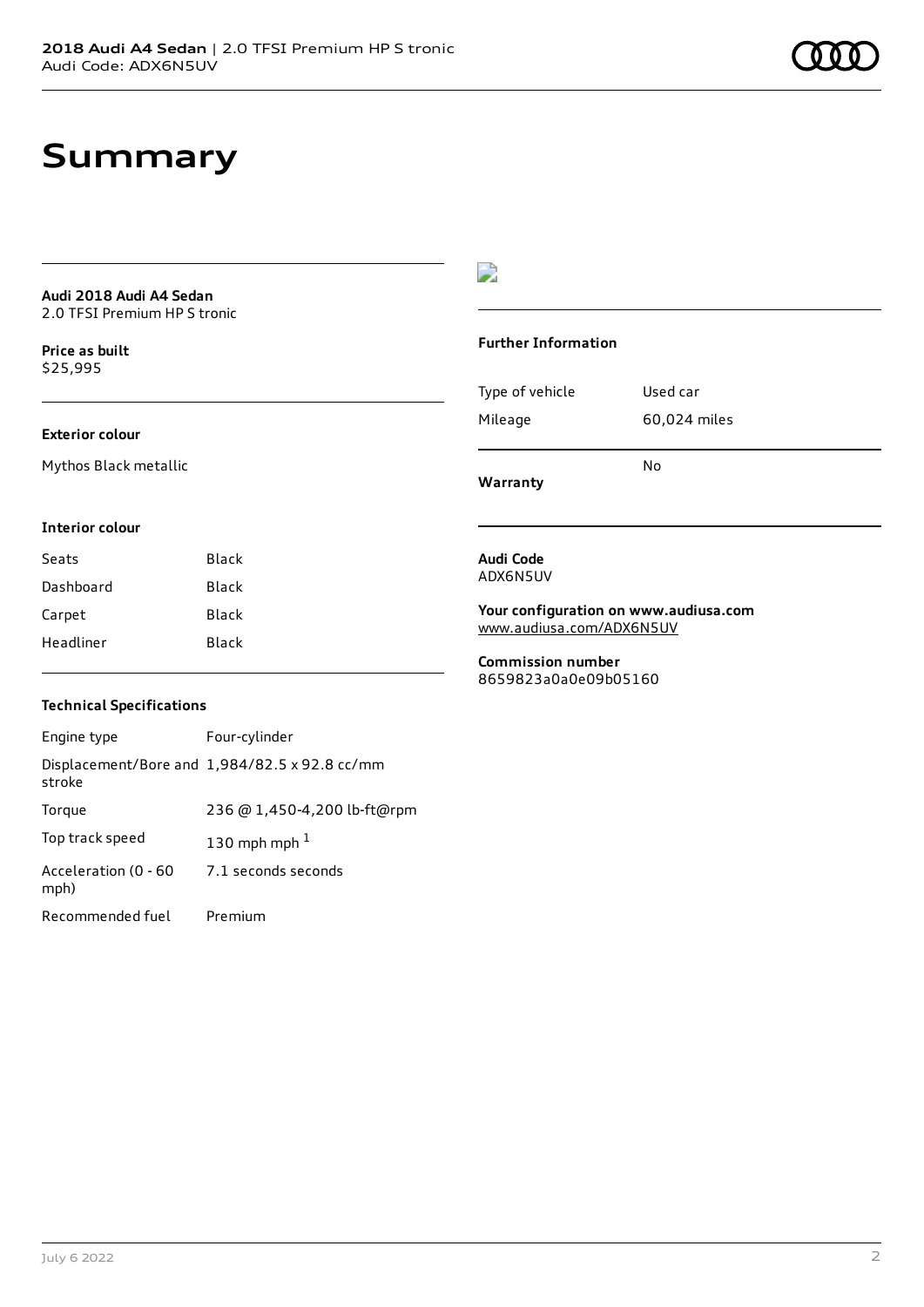# **Equipment**

Mythos Black metallic

Audi advanced key-keyless start, stop and entry

Power-adjustable, auto-dimming, heated exterior side mirrors with memory

18" 245/40 all-season tires

18" 10-spoke design wheels

Convenience package

Gray Oak Natural Wood inlays

Color driver information system

SiriusXM® Satellite Radio







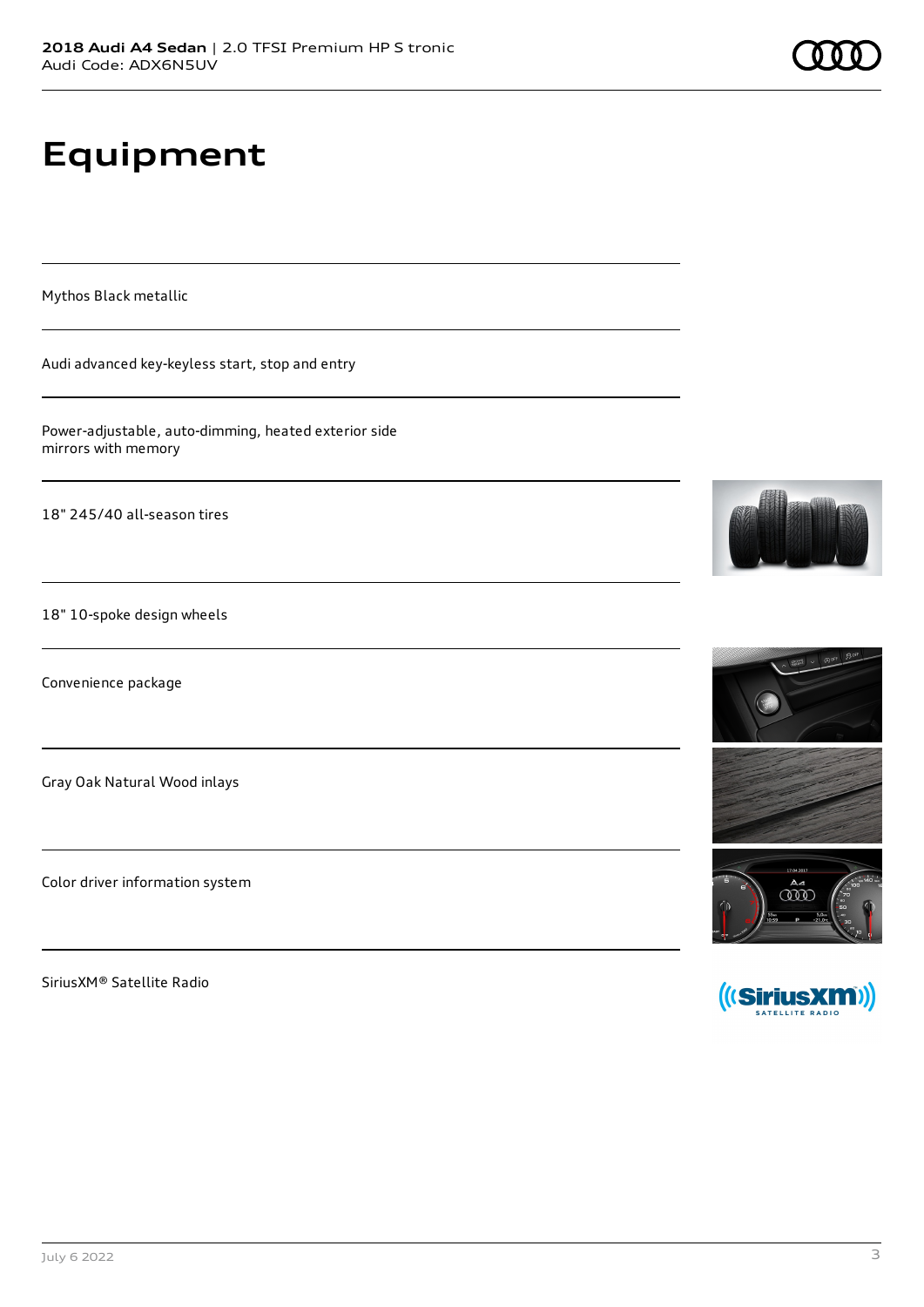### **Exterior**

| 0 <sub>NB</sub> | S line® fender badge                                     |
|-----------------|----------------------------------------------------------|
| 47F             | Black trim around exterior side windows                  |
| 0P <sub>0</sub> | Dual exhaust outlets with chrome tips                    |
| 1S1             | Car jack                                                 |
| 1BA             | Dynamic suspension system                                |
| 8IH             | Xenon plus headlights with LED daytime<br>running lights |
| 8SP             | LED taillights with dynamic turn signals                 |
| 4KC             | Side and rear windows in heat-insulating<br>glass        |
|                 |                                                          |

#### **Interior**

| QE1 | Storage package                                                                     |
|-----|-------------------------------------------------------------------------------------|
| 3FE | Sunroof                                                                             |
| VT5 | Aluminum door sill inlays with S badging                                            |
| 6N) | Cloth headliner                                                                     |
| 9AQ | Three-zone automatic climate control                                                |
| 4L7 | Auto-dimming interior rear view mirror with<br>digital compass                      |
| QQ1 | LED interior lighting package                                                       |
| 1XW | Three-spoke multifunction steering wheel<br>with shift paddles                      |
| 6E3 | Front center armrest                                                                |
| 4E2 | Electric tailgate/trunk lid release from inside                                     |
| 5XF | Driver and front-passenger extendable sun<br>visors with illuminated vanity mirrors |
| 3NT | Split folding 40/20/40 rear seatbacks                                               |
| 7HA | Cloth interior on doors                                                             |
| N1F | Leather seating surfaces                                                            |

### **Interior**

### 4A3 Heated front seats

### **Infotainment and Driver Assistance**

- 6K8 Audi pre sense® basic and Audi pre sense® city 2H1 Audi drive select 7W1 Audi pre sense® basic UI2 Audi smartphone interface including Apple
- CarPlay™ and Google™ Android Auto™ for compatible devices

KA2 Rear view camera

- 9VD Audi sound system
- 7UH Connectivity package
- I8S MMI® radio
- 9ZX BLUETOOTH® wireless technology preparation for compatible devices

#### **Safety and Security**

| 4UH             | Driver and front-passenger dual-stage<br>airbags                 |
|-----------------|------------------------------------------------------------------|
| UH1             | Electromechanical parking brake                                  |
| 8T2             | Cruise control with coast, resume and<br>accelerate features     |
| VC <sub>2</sub> | Garage door opener (HomeLink®)                                   |
| 4H3             | Integrated child door locks in rear doors                        |
| OZ7             | Electromechanical power steering                                 |
| 7K6             | Tire-pressure monitoring system                                  |
| 4X3             | Front thorax side airbags and Sideguard®<br>head curtain airbags |
|                 |                                                                  |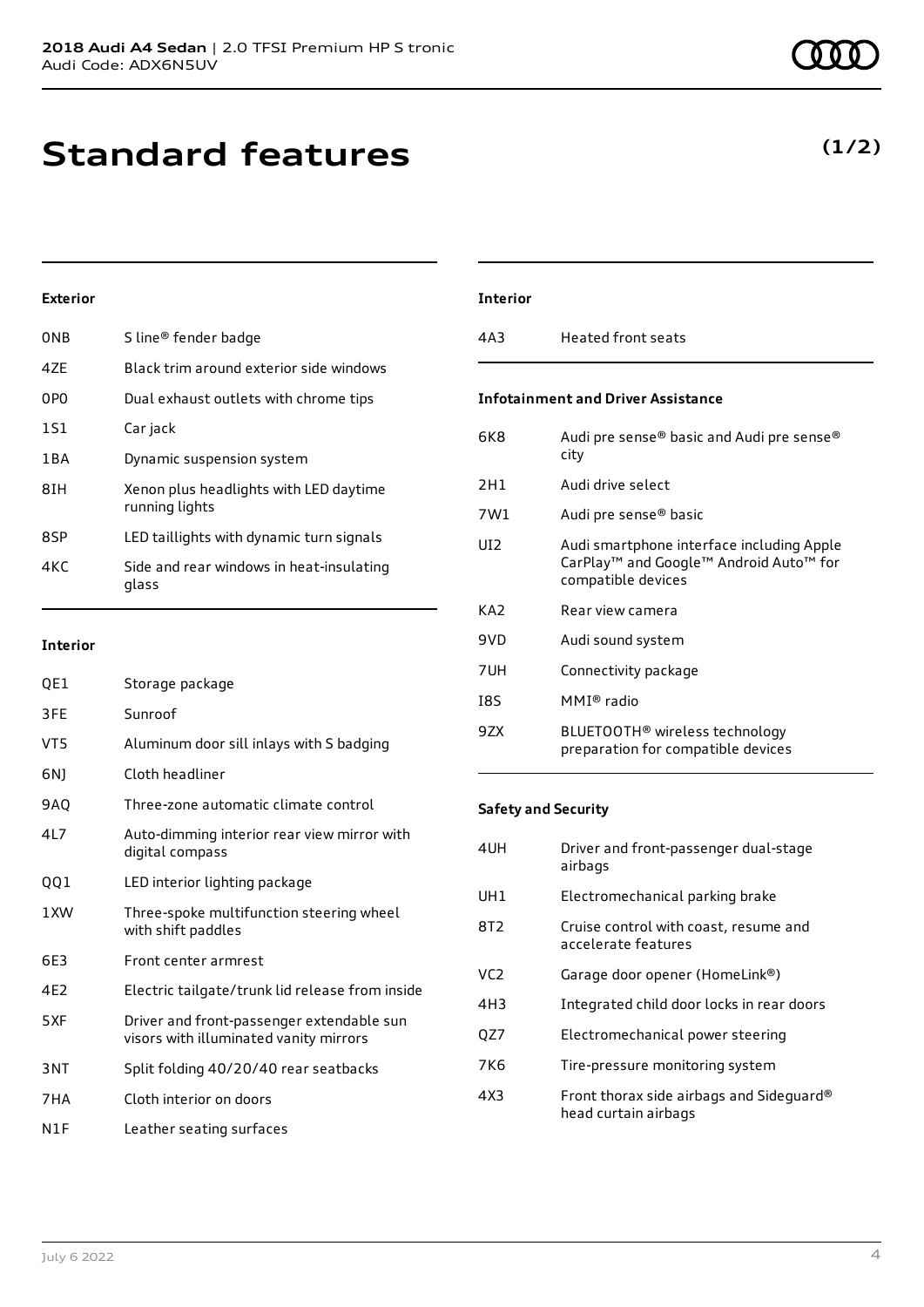**(2/2)**

### **Standard features**

### **Safety and Security**

| 8N6 | Rain/light sensor for automatic windshield |
|-----|--------------------------------------------|
|     | wipers and headlights                      |

3B7 Lower Anchors and Tethers for Children (LATCH) in rear seats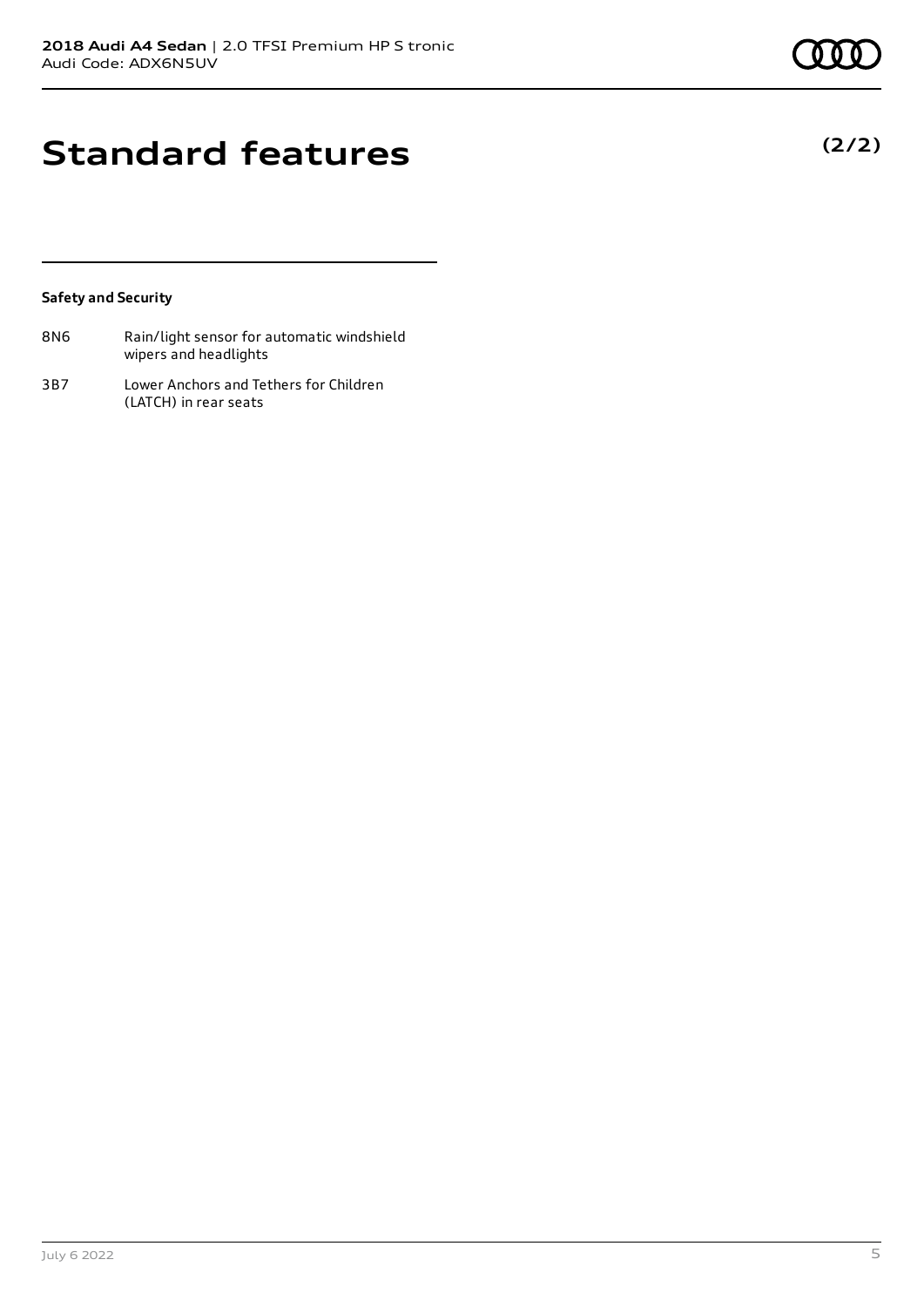# **Dealer remarks**

The following items have been reconditioned on this vehicle: new brakes!

- Convenience Package
- 18" Wheel Package
- Mythos Black Metallic
- Sun/Moonroof
- Leather Seats
- Natural Gray Oak Inlays
- Audi Beam-Rings
- Usb Cables
- Keyless Start
- Bluetooth Connection
- Black; Leather Seating Surfaces

This vehicle includes a Money-Back Guarantee\* and passed our precise inspection process. Best of all the price you see is the price you pay. No haggling. No back and forth. No pressure. And this price is so good it is guaranteed. \*Money-Back Guarantee is valid for 5 days or 250 miles, whichever comes first. Subject to certain terms and conditions. See store for details. Some restrictions apply.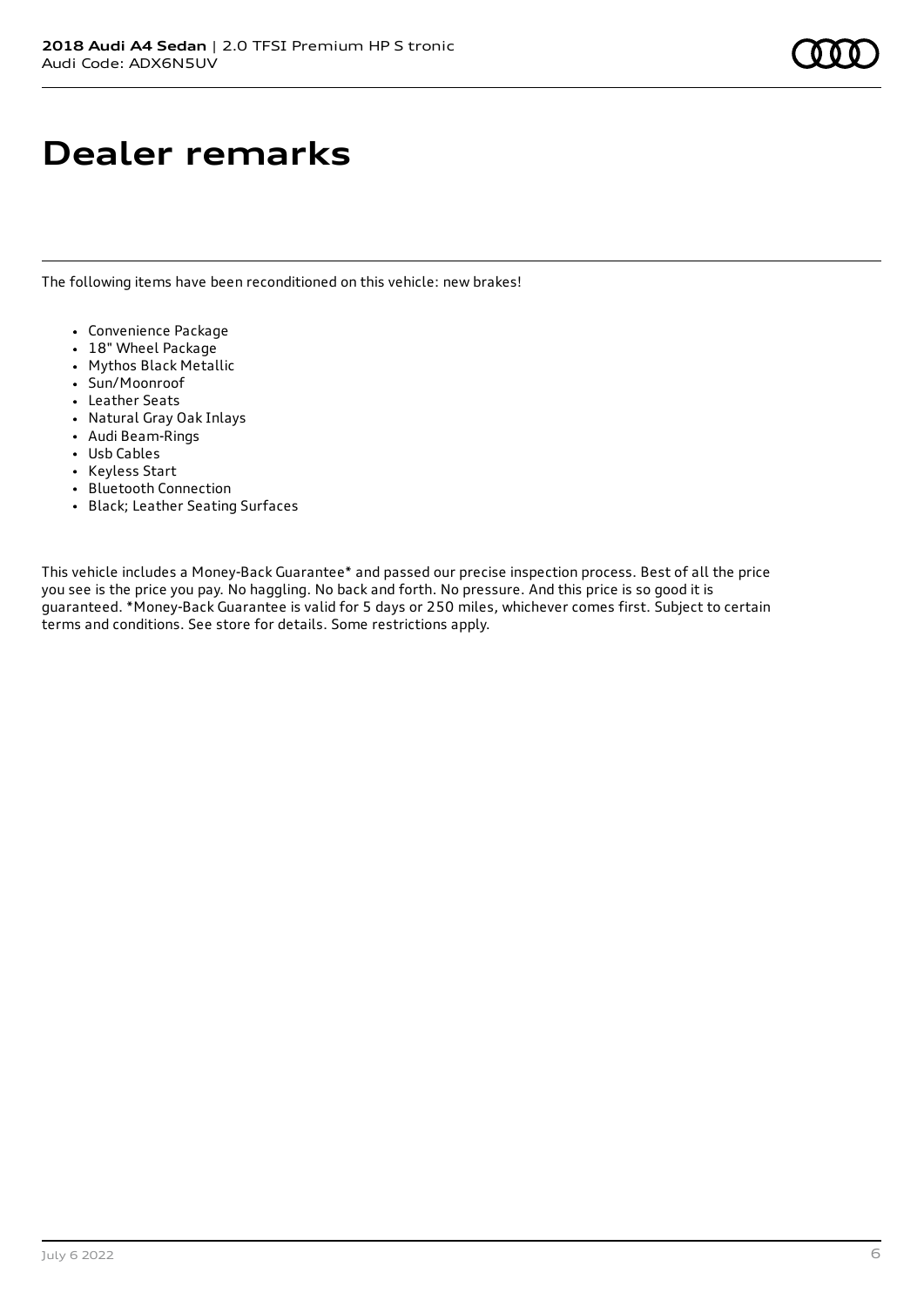# **Technical Specifications**

### **Engineering | Performance**

| Engine type                                 | Four-cylinder                                 |
|---------------------------------------------|-----------------------------------------------|
| Power Level                                 | 40                                            |
| Displacement                                | 2.01                                          |
| Max. output ps/hp                           | 190 @ 4,200-6,000 @ rpm                       |
| Torque                                      | 236 @ 1,450-4,200 lb-ft@rpm                   |
| Valvetrain                                  | 16 valve DOHC with Audi valvelift             |
| Acceleration (0 - 60<br>mph)                | 7.1 seconds seconds                           |
| Engine block                                | Cast-iron                                     |
| Induction/fuel injection Turbocharged/TFSI® |                                               |
| Cylinder head                               | Aluminum-alloy                                |
| stroke                                      | Displacement/Bore and 1,984/82.5 x 92.8 cc/mm |
| Top track speed <sup>1</sup>                | 130 mph mph                                   |

### **Transmission | Drivetrain**

| Gear ratios: 6th         | 0.557:1                                                                             |
|--------------------------|-------------------------------------------------------------------------------------|
| Gear ratios: Final Drive | 4.234:1                                                                             |
| Gear ratios: 7th         | 0.433:1                                                                             |
| Gear ratios: 4th         | 1.057:1                                                                             |
| Transmission             | Seven-speed S tronic <sup>®</sup> dual-clutch<br>transmission and front-wheel drive |
| Gear ratios: 5th         | 0.738:1                                                                             |
| Gear ratios: 2nd         | 2.190:1                                                                             |
| Gear ratios: 3rd         | 1.517:1                                                                             |
| Gear ratios: Reverse     | 2.75:1                                                                              |
| Gear ratios: 1st         | 3.188:1                                                                             |
|                          |                                                                                     |

### **Steering**

| Steering type                              | Electromechanical speed-sensitive<br>power steering system |
|--------------------------------------------|------------------------------------------------------------|
| Turning diameter, curb- 38.1 ft<br>to-curb |                                                            |
| Steering ratio                             | 15.9:1                                                     |
|                                            |                                                            |

### **Suspension**

| Front axle | Five-link front independent steel<br>spring suspension |
|------------|--------------------------------------------------------|
| Rear axle  | Five-link rear independent steel<br>spring suspension  |

### **Electrical system**

| Alternator | 14 Volt - 110-150A  |
|------------|---------------------|
| Battery    | 12 Volt - 420A/70Ah |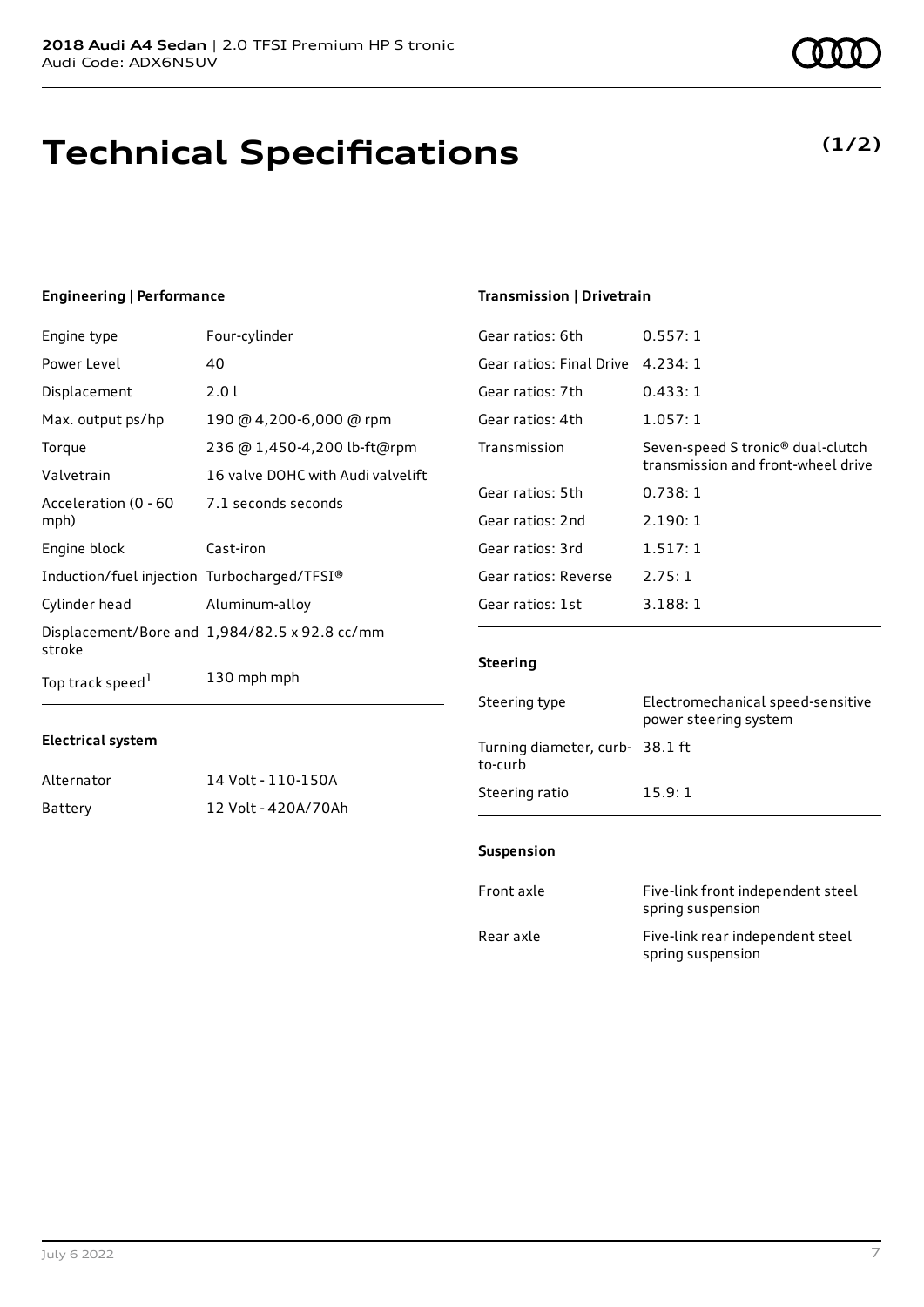# **Technical Specifications**

### **Brakes**

| <b>Front brakes</b> | 12.4 (ventilated disc) in |
|---------------------|---------------------------|
| Rear brakes         | 11.8 (solid disc) in      |
| Parking brake       | Electromechanical         |
|                     |                           |

### **Body**

Material **Material** Lightweight construction technology - multi-material body construction (steel and aluminum composition) and multistep anticorrosion protection

#### **Warranty | Maintenance**

| Warranty    | 4-year/50,000 mile Audi New<br>Vehicle Limited Warranty                                  |
|-------------|------------------------------------------------------------------------------------------|
| Maintenance | 12-month/10.00 mile (whichever<br>occurs first) NO CHARGE first<br>scheduled maintenance |

#### **Exterior Measurements**

| Height                           | 56.2 in  |
|----------------------------------|----------|
| Overall width without<br>mirrors | 72.5 in  |
| Length                           | 186.1 in |
| Wheelbase                        | 110.0 in |
| Drag coefficient                 | 0.27 Cw  |
| Overall width with<br>mirrors    | 79.6 in  |
| Track rear                       | 61.2 in  |
| Track front                      | 61.9 in  |
| Curb weight                      | 3,450 lb |

### **Interior measurements**

| Seating capacity                          | 5                    |
|-------------------------------------------|----------------------|
| Shoulder room, rear                       | 54.5 in              |
| Head room with front<br>sunroof           | 38.9 in              |
| Leg room, rear                            | 35.7 in              |
| Shoulder room, front                      | 55.9 in              |
| Head room with rear<br>sunroof            | 37.4 in              |
| Leg room, front                           | 41.3 in              |
| Cargo volume, rear<br>seatbacks up/folded | 13.0/NA cu ft, cu ft |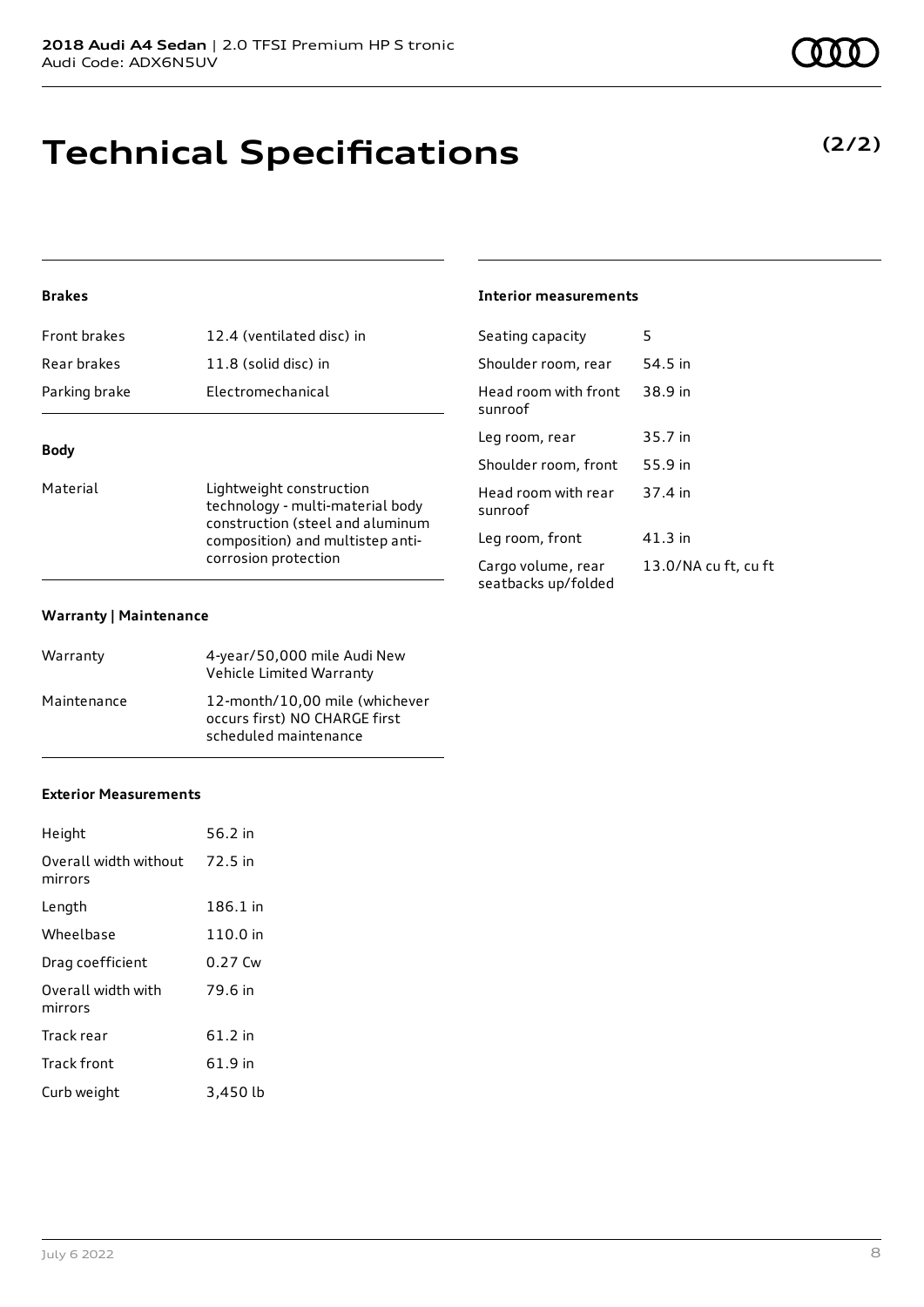### **Consumption- and emission**

### **Consumption by NEDC**

| urban       | 27 mpg |
|-------------|--------|
| extra-urban | 37 mpg |
| combined    | 31 mpg |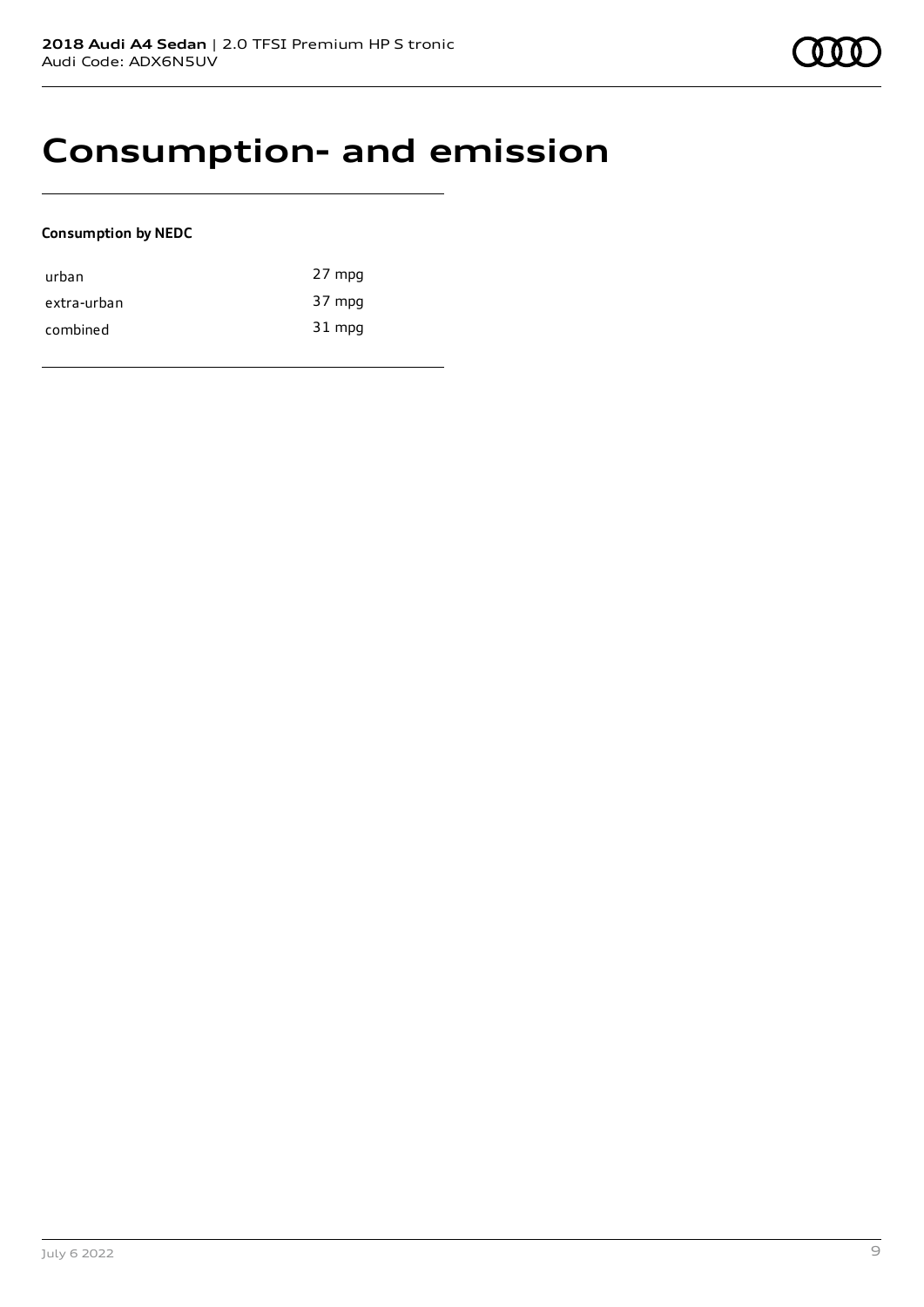### **Contact**

Dealer **Audi Las Vegas**

6335 W Sahara Ave 89146 Las Vegas NV

Phone: +17028227000 FAX: 7028227099

www: [https://www.lasvegasaudi.com](https://www.lasvegasaudi.com/)